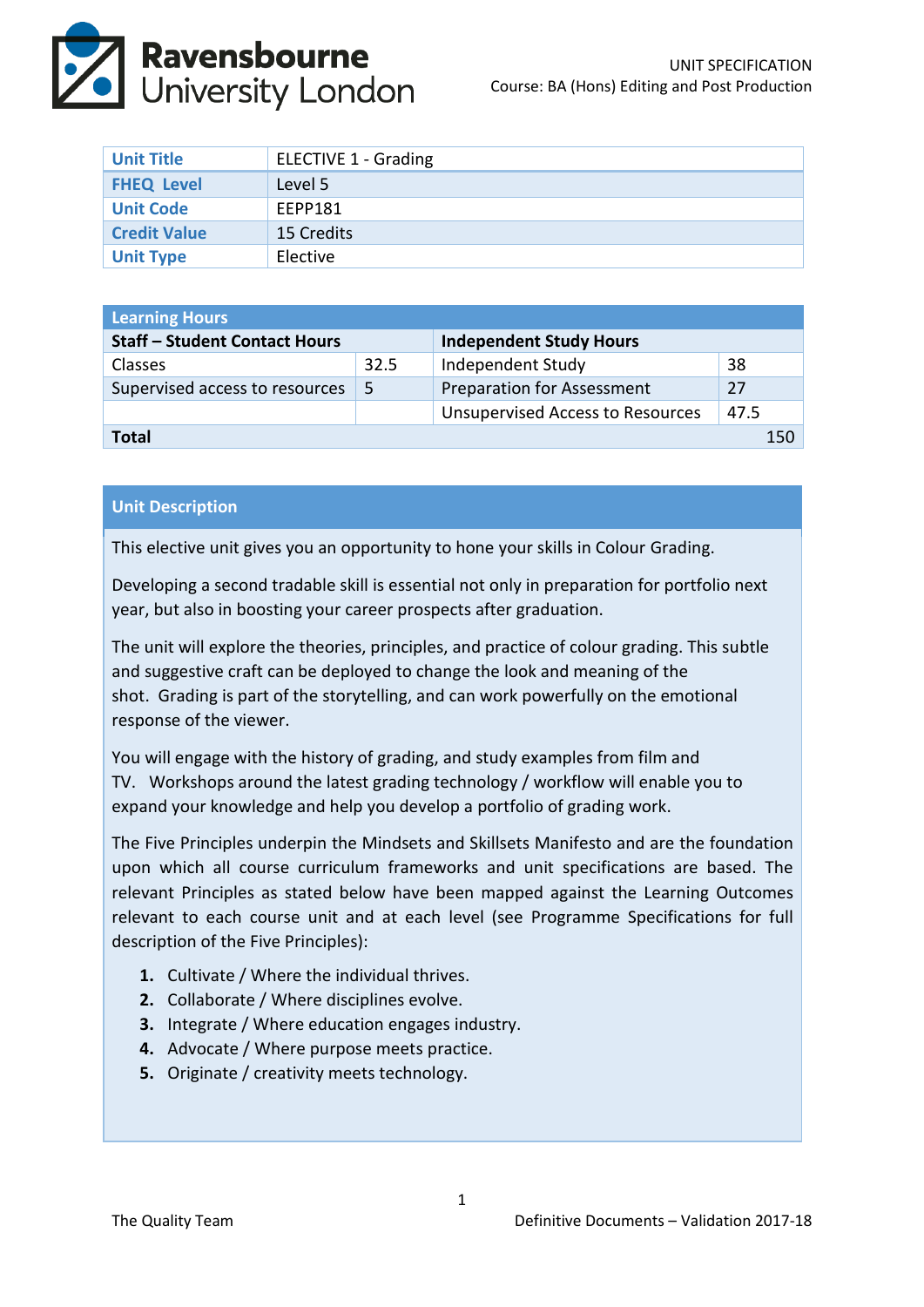#### **Unit Indicative Content**

- Colour grading theory
- History and context of grading
- Technology and workflow
- Grading practice and aesthetics

## **Unit Aims**

- Understand the importance of colour in relation to emotion / communication.
- To develop a theoretical backbone around colour theory to help you make informed choices.
- Development practical skills in colour grading and workflow.

## **Unit Learning Outcomes**

#### **LO 2 Concept/Ideation**

Analyse research materials leading to the generation of the ideation and concepts that inform and lead to project development.

Related Principle: ORIGINATE

## **LO 4 (Pre) Production**

Employ relevant knowledge of production skills alongside a grasp of the creative potential of a selection of processes, materials and methods that inform creative and academic practice.

Related Principle: COLLABORATE

## **LO 6 Critical and creative mindsets**

Analyse conceptions of diverse practice and use this to inform a course of action

Related Principle: ORIGINATE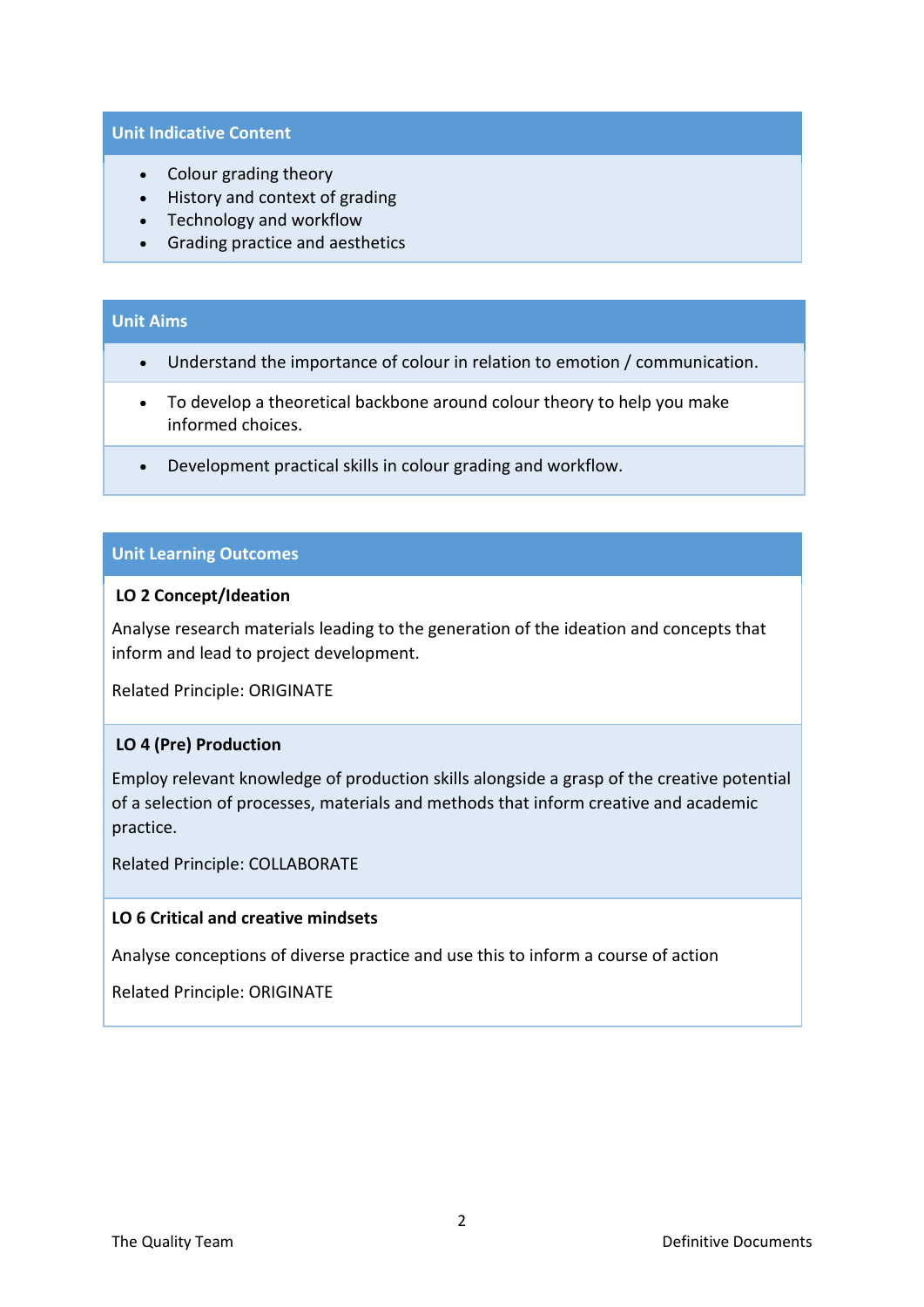## **Learning and Teaching Methods**

This unit will be delivered using a combination of:

- Briefings
- Lectures
- Project work
- Workshops
- Debate
- Online activity
- Group presentations and critiques
- Self-directed independent study

| <b>Assessment methods and tasks</b> |                                                                                                                |  |  |
|-------------------------------------|----------------------------------------------------------------------------------------------------------------|--|--|
| <b>Assessment tasks</b>             | Weighting (%) (one grade or multi-grade unit)                                                                  |  |  |
| Project Work                        | $100\%$ (pass/fail)                                                                                            |  |  |
|                                     | Tasks are likely to include:                                                                                   |  |  |
|                                     | A final piece or pieces of graded work<br>Supporting material including documentation of process.<br>$\bullet$ |  |  |

## **Indicative Assessment Criteria**

Evidence of research for the generation of concepts that lead to project work (LO 2)

Quality of post-production skills, and grasp of creative potential of provided materials to deliver a creative outcome. (LO 4)

Evidence of ability to analyse conceptions of diverse professional practices and use this to inform a course of action (LO 6)

# **Essential Reading list**

- 1. Inhofer, P. (2018) The Color Correction Coach: Organized Workflows for Color Grading Confidently and Profitably. Focal Press; 1 edition
- 2. Saccone. P (2017) The Definitive Guide to DaVinci Resolve 14: Editing, Color and Audio (Blackmagic Design Learning Series), Blackmagic Design
- 3. Van Hurkman. (2013) A Color Correction Look Book: Creative Grading Techniques for Film and Video (Digital Video & Audio Editing Courses) 1st Edition, Kindle Edition, Peachpit Press; 1 edition